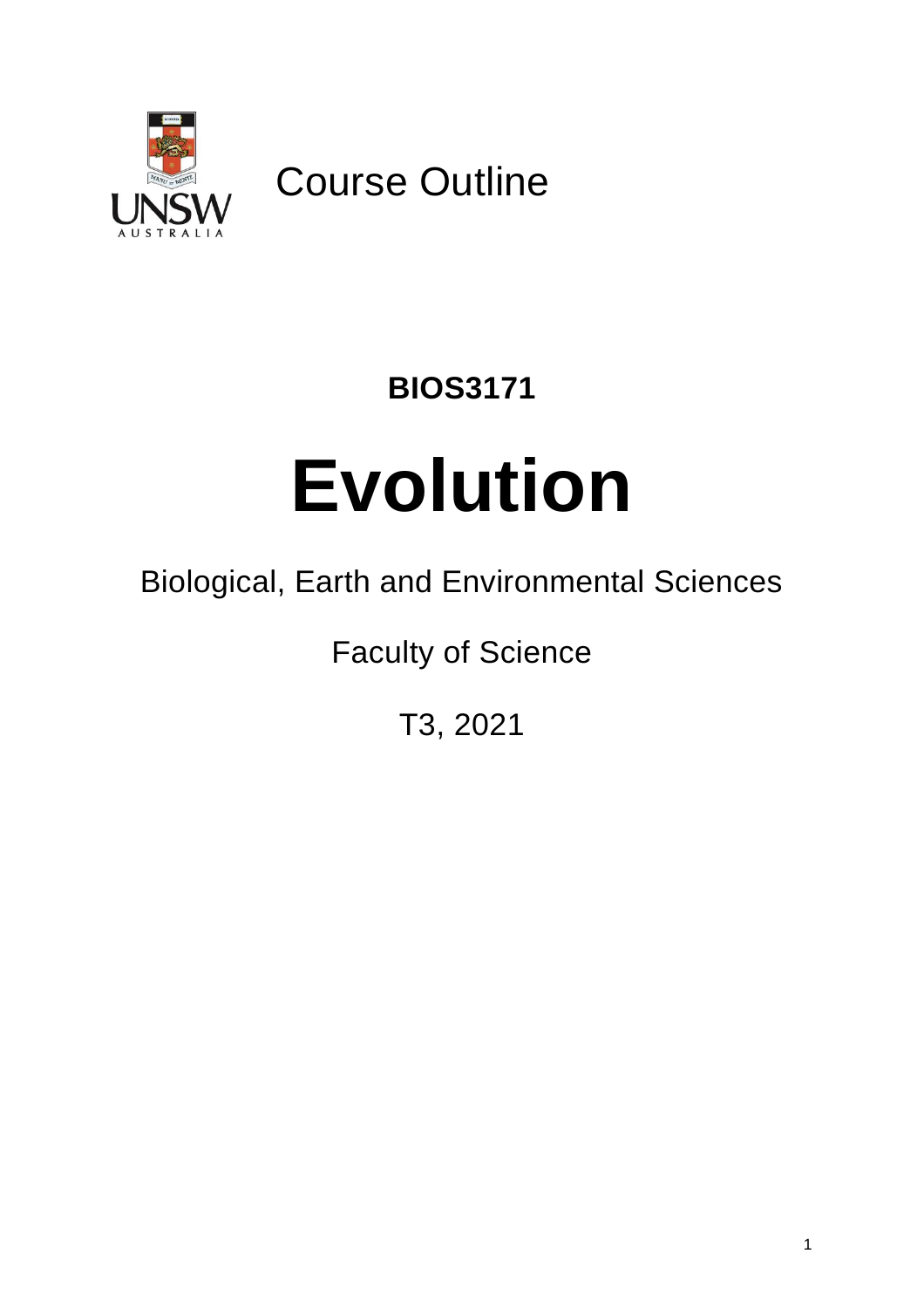#### 1. **Staff**

| <b>Position</b>                    | <b>Name</b>             | <b>Email</b>               | <b>Consultation times</b><br>and locations                 |
|------------------------------------|-------------------------|----------------------------|------------------------------------------------------------|
| Course<br>Convenor<br>and Lecturer | Russell<br>Bonduriansky | r.bonduriansky@unsw.edu.au | By appointment,<br><b>Biological Sciences</b><br>room 5101 |
| Lecturer                           | Michael Kasumovic       | m.kasumovic@unsw.edu.au    | By appointment,<br><b>Biological Sciences</b><br>room 5105 |

#### **2. Course information**

Units of credit: 6

Pre-requisite(s): Evolutionary and Physiological Ecology - BIOS2011

Teaching times and locations (please see the Course Schedule for additional details):

Lectures: posted online to do on your own time before the tutorial each week

Tutorials: Tuesdays 11am - 2pm (online)

http://timetable.unsw.edu.au/2021/BIOS3171.html

#### **2.1 Course summary**

BIOS3171 Evolution is an advanced course covering the core concepts and research techniques of modern evolutionary biology. This course is also designed to help students develop their scientific communication skills. Students have the opportunity to learn hands-on by making observations and collecting biological data. Students will analyse their data, write a research paper, and create a short video to communicate their findings.

#### **2.2 Course aims**

To prepare students for independent research at the Honours level (and possible HDR studies)

To help students to gain a deeper understanding of the core concepts of evolutionary biology

To help students learn evolutionary research techniques and improve their analysis skills

To help students improve their scientific communication skills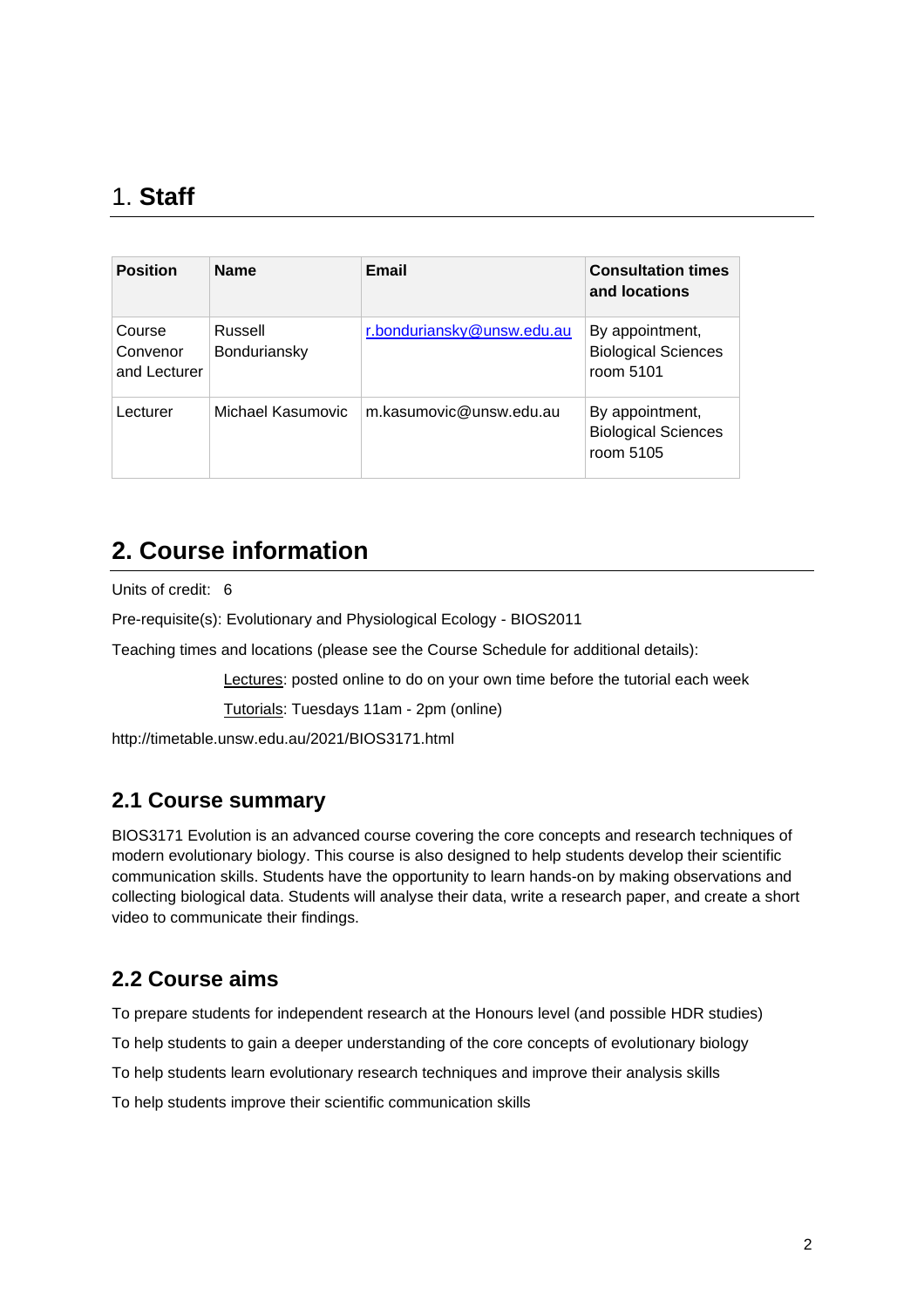#### **2.3 Course learning outcomes (CLO)**

At the successful completion of this course you (the student) should be able to:

- 1. Be able to apply key concepts of evolutionary biology and generate valid evolutionary research questions
- 2. Be able to collect and analyse biological data using established techniques of evolutionary research
- 3. Be able to write a scientific paper
- 4. Be able to communicate their findings through a video targeted at a broad audience

#### **3. Strategies and approaches to learning**

#### **3.1 Learning and teaching activities**

On-line classes will include lectures and discussions of foundational concepts, and activities designed to help students with their major project (i.e., data analysis, writing). Each week, students will do a quiz designed to help students gauge their understanding of the material.

Students will also submit the Evolutionary Film Criticism Assignment. This assessment is designed to help students understand and apply evolutionary concepts.

Research project:

Students will collect data, carry out a statistical analysis, and write an empirical research paper on their results. Students will also make a research video. The major project and video assignment will help students to deepen their understanding of evolutionary ideas, learn to analyse and interpret data, and improve their scientific communication skills.

#### **3.2 Expectations of students**

Students will be expected to work through online lectures on their own time prior to the tutorial each week, attend all on-line tutorials, and to participate in class discussions. Students will also be expected to submit their assessments on time according to the instructions provided.

Lectures will be posted on Moodle, and students are responsible for working through these lectures prior to the tutorial each week. Class discussions and exercises will be conducted using Zoom (provided on Moodle), and will not be recorded. Students who miss class therefore risk missing out on important information and skills, and doing poorly on their assessments. Students will also be expected to complete a Moodle quiz each week. Quizzes will test students' understanding of topics covered in lectures and online classes.

During classes and in lectures, students will learn skills and concepts that will be essential in carrying out their independent projects. Students are expected to devote time outside of weekly classes to their assessments. Students should discuss their research topic and plan with their instructors. *During class discussions and group work, we ask students to turn on their video so everyone can see each other. Being able to see your peers contributes to an interactive classroom environment.*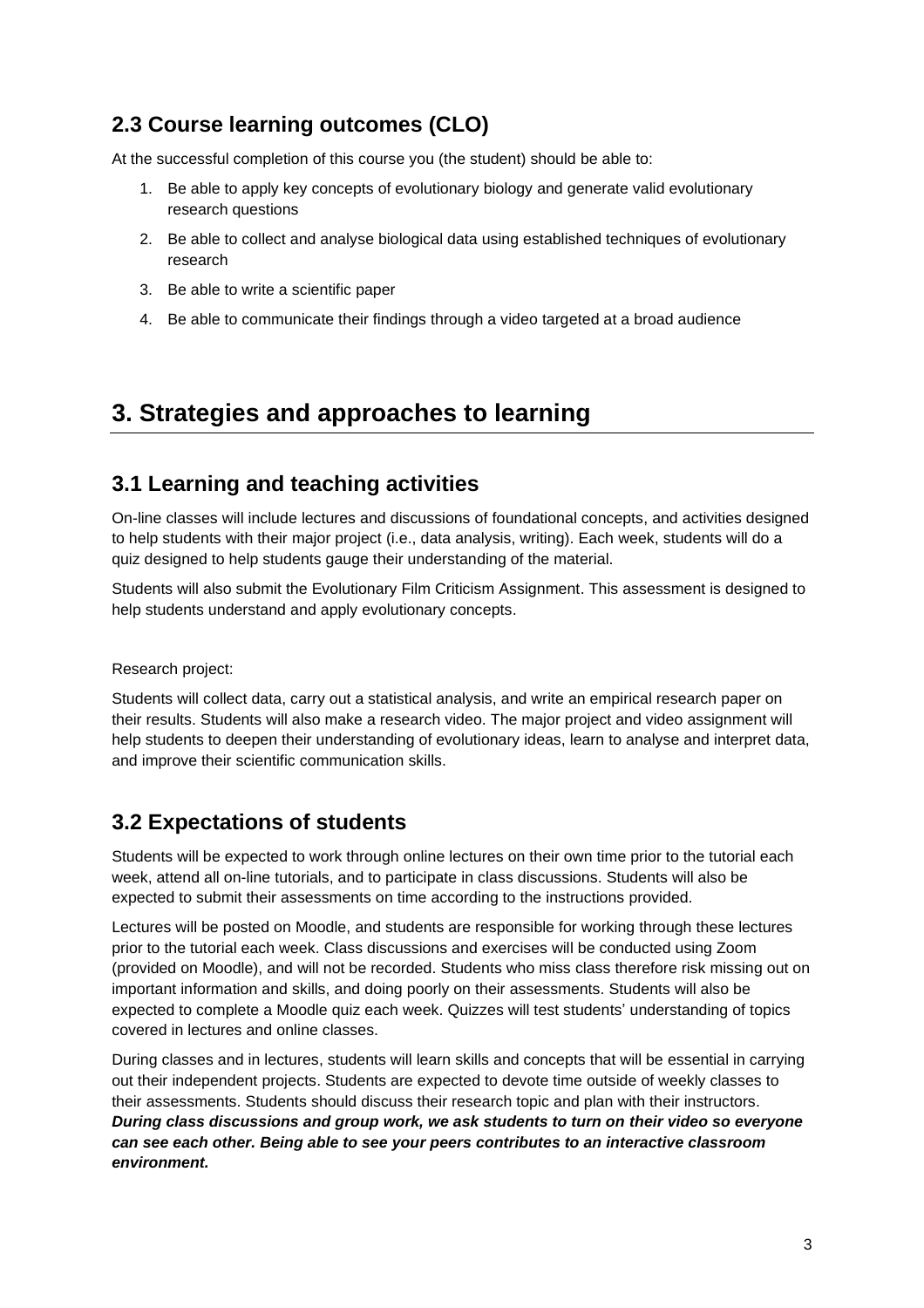# **4. Course schedule and structure**

| <b>Week</b><br>[Date/Session] | <b>Topic [Module]</b>                                                    | <b>Activity [Learning opportunity]</b>                            | <b>Related</b><br><b>CLO</b> |
|-------------------------------|--------------------------------------------------------------------------|-------------------------------------------------------------------|------------------------------|
| Week 1                        | Basic evolutionary concepts                                              | Class discussion, Quiz                                            | $\mathbf{1}$                 |
| Week 2                        | Adaptation and development                                               | Class discussion, Quiz                                            | $\mathbf{1}$                 |
| Week 3                        | Sexual selection                                                         | Class discussion, Quiz<br><b>DUE: Evolutionary Film Criticism</b> | $\mathbf{1}$                 |
| Week 4                        | Genetics and heredity<br>Designing research studies                      | DUE: Research Paper outline                                       | $\mathbf{1}$                 |
| Week <sub>5</sub>             | Evolution of sex<br>Research methods in<br>evolutionary biology          | Class discussion, Quiz                                            | 1, 2, 3, 4                   |
| Week 6<br>(Flexiweek)         | Question/answer session                                                  | Individual data collection                                        | 1, 2, 3                      |
| Week 7                        | Life history evolution<br>Analysing data and writing a<br>research paper | Class discussion, Quiz                                            | $\overline{4}$               |
| Week 8                        | Human evolution                                                          | Class discussion, Quiz<br><b>DUE: Research Video</b>              | 1, 2, 3, 4                   |
| Week 9                        | Parent-offspring conflict                                                | Class discussion, Quiz<br><b>DUE: Research Paper</b>              | $\mathbf{1}$                 |
| Week 10                       | Applying evolutionary ideas<br>Thinking about the future                 | Class discussion, Quiz                                            | 1                            |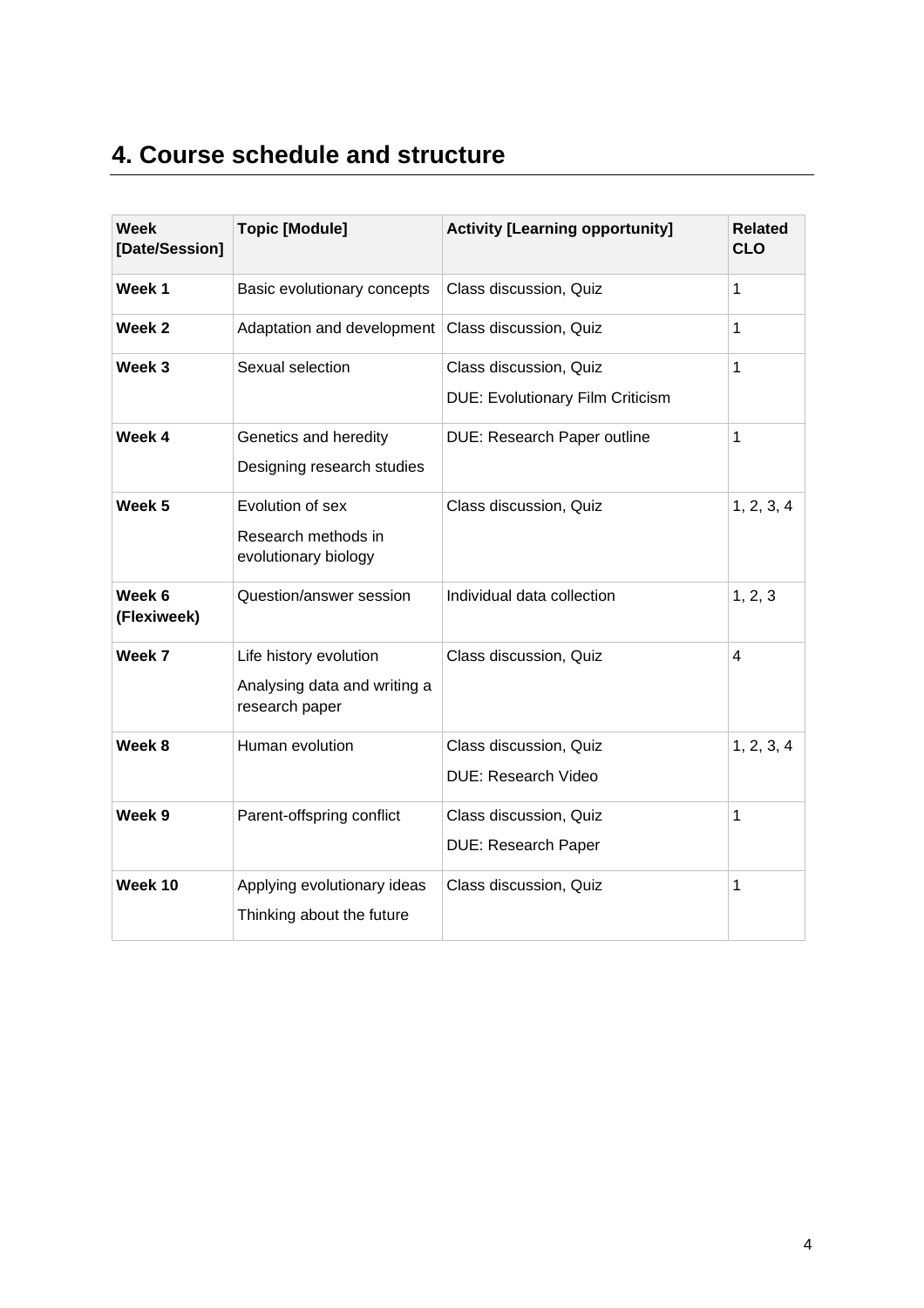# **5. Assessment**

#### **5.1 Assessment tasks**

| <b>Assessment task</b>                                                | Length                                    | Weight    | <b>Mark</b>                          | Due date (normally<br>midnight on due<br>date) |
|-----------------------------------------------------------------------|-------------------------------------------|-----------|--------------------------------------|------------------------------------------------|
| <b>Assessment 1:</b><br><b>Evolutionary Film Criticism</b>            | 1 page                                    | 10%       | 20                                   | Week 3                                         |
| <b>Assessment 2:</b><br>Research Video                                | 5-min video                               | 10%       | 20                                   | Week 8                                         |
| <b>Assessment 3:</b><br>Research Paper<br>(including 1-page proposal) | Proposal: 1 page<br>Paper: 2,500<br>words | 60%       | 10 (proposal) +<br>50 (paper) = $60$ | Outline due week 4<br>Paper due week 9         |
| <b>Assessment 4:</b><br>Weekly quizzes                                | 10 questions                              | 20% total | $9 \times 10 = 90$                   | Weeks 1, 2, 3, 4, 5, 7,<br>8, 9, 10            |

#### **Further information**

UNSW grading system:<https://student.unsw.edu.au/grades>

UNSW assessment policy:<https://student.unsw.edu.au/assessment>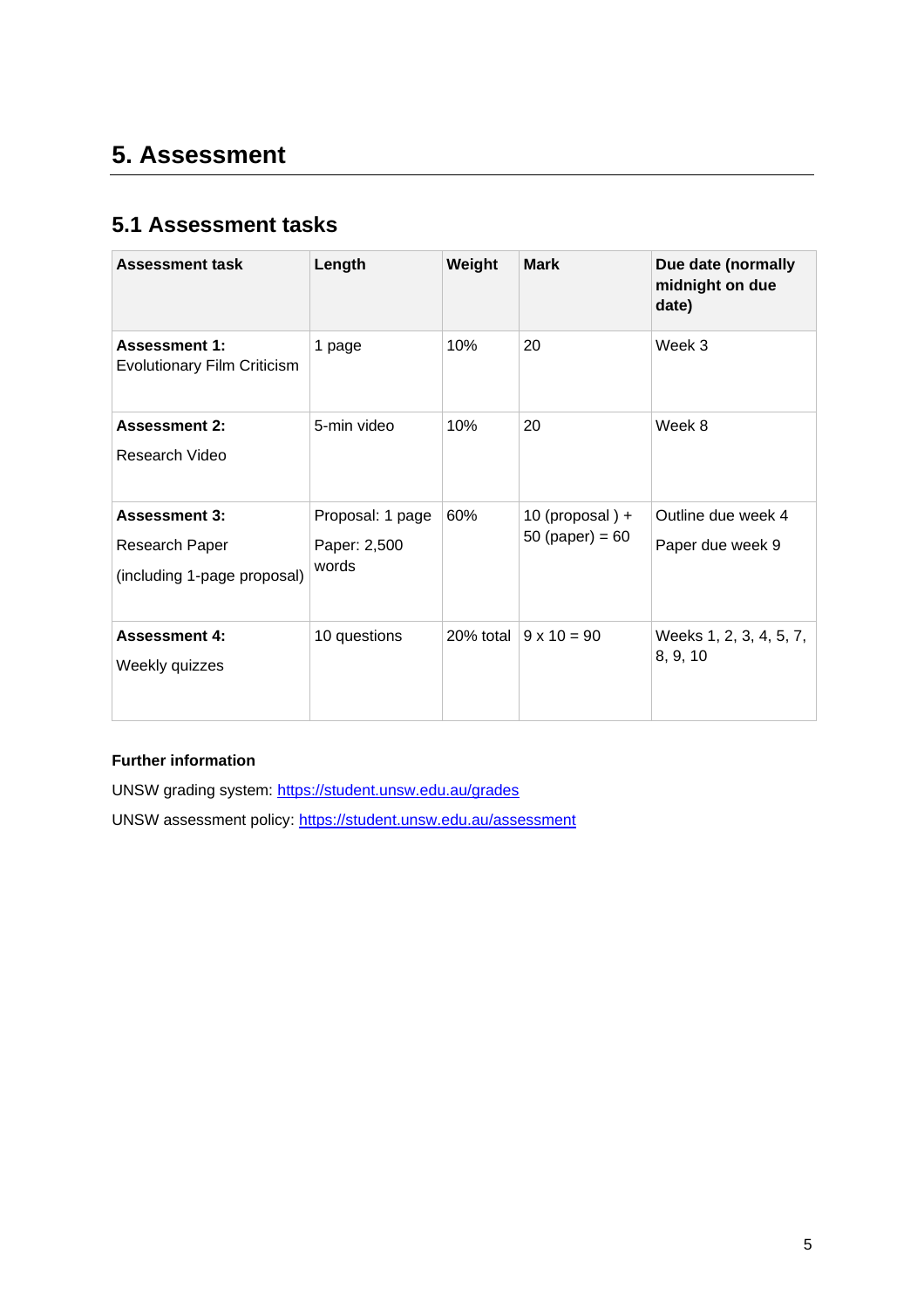#### **5.2 Assessment criteria and standards**

#### **Evolutionary Film Criticism**

| Assessment criteria                                               | <b>Marks</b> |
|-------------------------------------------------------------------|--------------|
|                                                                   |              |
| Original and interesting critique                                 | 4            |
| Demonstrates understanding of at least one evolutionary principle | 10           |
| Engagingly written, with correct grammar and spelling             | 6            |
| <b>TOTAL</b>                                                      | 20           |

#### **Research Video**

| Assessment criteria                                                                                                                                                                                                                                                                                                                                                                                      | Marks |
|----------------------------------------------------------------------------------------------------------------------------------------------------------------------------------------------------------------------------------------------------------------------------------------------------------------------------------------------------------------------------------------------------------|-------|
| <b>Content</b>                                                                                                                                                                                                                                                                                                                                                                                           |       |
| Presents the research question in an interesting, logical manner.<br>Explains technical concepts in an easy-to-understand manner, without<br>being condescending<br>Provides enough background that the audience understands why the<br>question is important.<br>Evidence of your own ideas and/or critical thought<br>Demonstrates a clear understanding of the processes by which<br>evolution works. | 10    |
| Video style                                                                                                                                                                                                                                                                                                                                                                                              | 5     |
| Avoids jargon<br>Enthusiasm. Sounds interested in the topic and holds the audience's<br>interest<br>Eye contact with the audience (if applicable)                                                                                                                                                                                                                                                        |       |
| <b>Quality of video</b>                                                                                                                                                                                                                                                                                                                                                                                  | 5     |
| Appropriate length<br>Images are used properly<br>Any text isn't obtrusive, and if used, easily read<br>Does not use excessive animation or have spelling mistakes<br>Visually appealing layout without the feeling of being hurried                                                                                                                                                                     |       |
| <b>TOTAL</b>                                                                                                                                                                                                                                                                                                                                                                                             | 20    |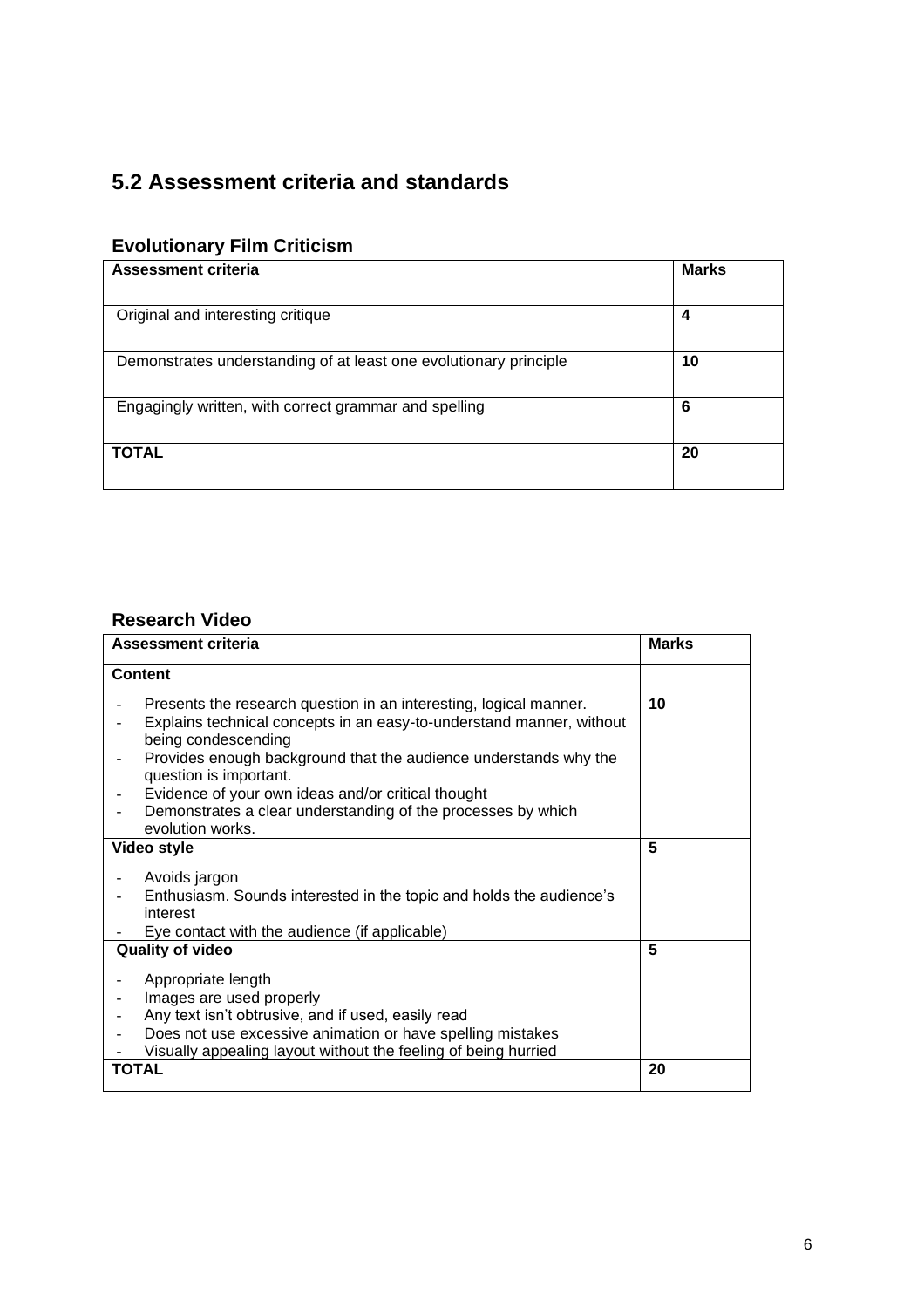# **Option 1: Research paper (based on data that you obtained)**

| <b>Assessment criteria</b>                                                                                                                                                                         | <b>Marks</b> |
|----------------------------------------------------------------------------------------------------------------------------------------------------------------------------------------------------|--------------|
| 1-page Proposal                                                                                                                                                                                    | 10           |
| Outlines a clear research question, explains why the question is interesting and                                                                                                                   |              |
| important, proposes a suitable methodology, written in good scientific English                                                                                                                     |              |
| <b>Title</b>                                                                                                                                                                                       | 1            |
| Appropriate title that summarizes the aims of the project                                                                                                                                          |              |
| <b>Abstract</b>                                                                                                                                                                                    | 4            |
| Clear summary of the question, methods and findings                                                                                                                                                |              |
| <b>Introduction</b>                                                                                                                                                                                | 10           |
| Explains why this research is necessary and how it will improve our<br>understanding of the field.                                                                                                 |              |
| Articulates a clear research question                                                                                                                                                              |              |
| <b>Methods</b>                                                                                                                                                                                     | 10           |
| Clearly outlines how the data were collected<br>$\overline{\phantom{a}}$                                                                                                                           |              |
| Clearly explains how the data were analysed<br>Explains why the methods are appropriate to answer the research question                                                                            |              |
| <b>Results</b>                                                                                                                                                                                     | 10           |
|                                                                                                                                                                                                    |              |
| Clearly describes what was found<br>Reports statistical results (if any) correctly                                                                                                                 |              |
| <b>Discussion</b>                                                                                                                                                                                  | 10           |
| Links results back to the research question posed in the Introduction<br>Places findings in broader context of previous research<br>Clearly connects the findings to evolutionary principles       |              |
| <b>References</b>                                                                                                                                                                                  | 5            |
| Cites at least 6 (preferably 10) relevant references to provide background<br>for your project<br>Uses referencing and in-text citations correctly, and in an appropriate and<br>consistent format |              |
| <b>TOTAL</b>                                                                                                                                                                                       | 60           |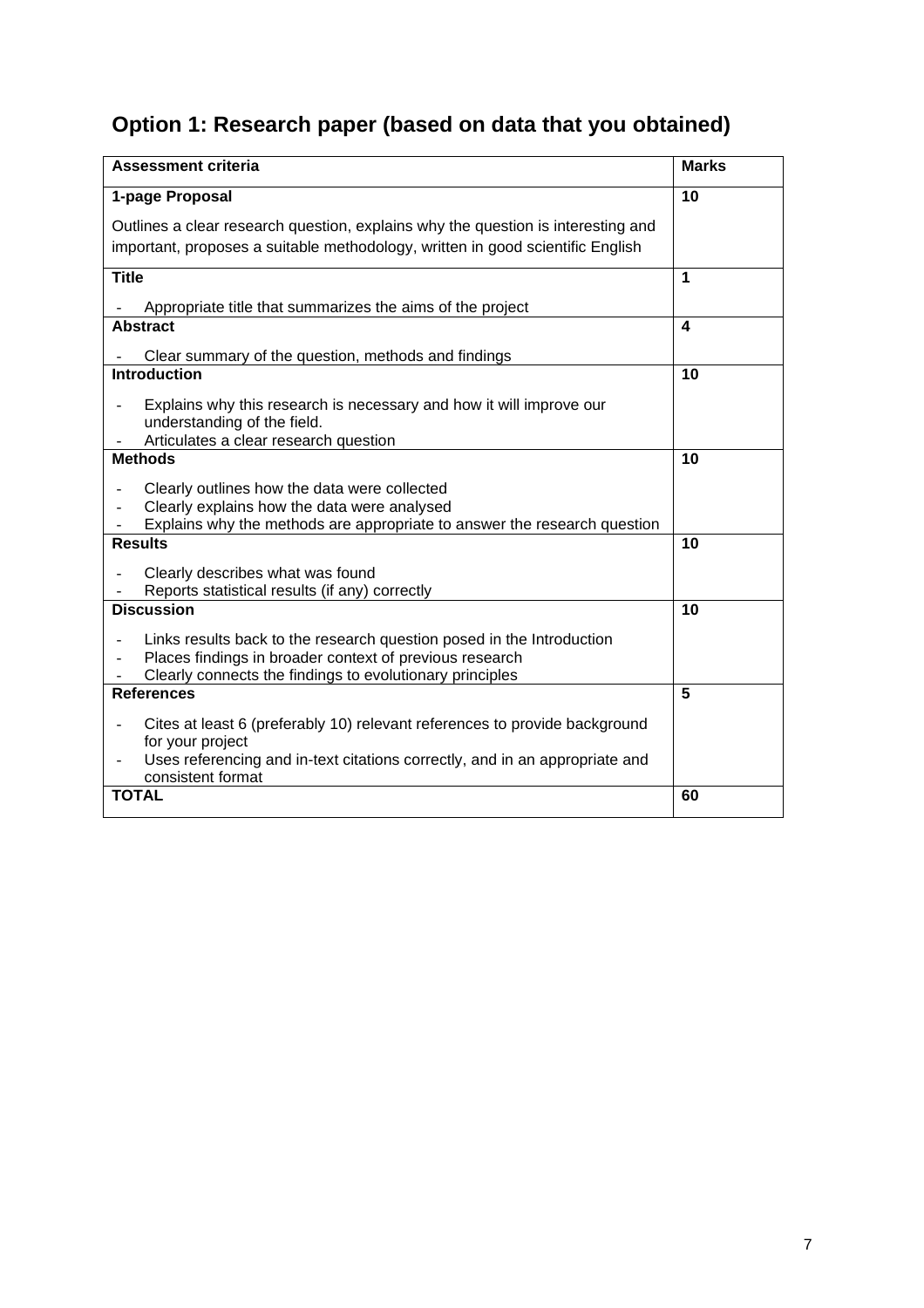# **Option 2: Research grant application**

| <b>Assessment criteria</b>                                                                                                                                                                                                                                                                                                                   | <b>Marks</b>            |
|----------------------------------------------------------------------------------------------------------------------------------------------------------------------------------------------------------------------------------------------------------------------------------------------------------------------------------------------|-------------------------|
| 1-page Proposal                                                                                                                                                                                                                                                                                                                              | 10                      |
| Outlines a clear research question, explains why the question is interesting and<br>important, proposes a suitable methodology, written in good scientific English                                                                                                                                                                           |                         |
| <b>Title</b>                                                                                                                                                                                                                                                                                                                                 | 1                       |
| Appropriate title that summarizes the aims of the project                                                                                                                                                                                                                                                                                    |                         |
| <b>Background</b>                                                                                                                                                                                                                                                                                                                            | 9                       |
| A coherent outline of existing knowledge showing what is not yet known<br>and why it's important to fill this gap in knowledge                                                                                                                                                                                                               |                         |
| <b>Research aims (or question)</b>                                                                                                                                                                                                                                                                                                           | 10                      |
| Articulates clear research aims (or a clear research question)<br>Clear outline of predictions (if any)                                                                                                                                                                                                                                      |                         |
| <b>Methods</b>                                                                                                                                                                                                                                                                                                                               | 10                      |
| Clearly outlines how the data were collected<br>$\overline{\phantom{a}}$<br>Clearly explains how the data were analyzed<br>Explains why the methods are appropriate to answer the research question                                                                                                                                          |                         |
| Anticipated outcomes and interpretation                                                                                                                                                                                                                                                                                                      | 10                      |
| Clearly outlines what the research project will achieve<br>$\blacksquare$<br>Describes possible outcomes from the research, and explains how these<br>outcomes will be interpreted                                                                                                                                                           |                         |
| <b>Benefit and importance</b>                                                                                                                                                                                                                                                                                                                | $\overline{\mathbf{5}}$ |
| Links results back to the research question posed in the Introduction<br>$\overline{\phantom{a}}$<br>Clearly connects the findings to evolutionary principles<br>$\overline{\phantom{a}}$<br>Explains why the proposed research is important (e.g., what valuable<br>knowledge it will provide, or what practical outcomes it might lead to) |                         |
| <b>References</b>                                                                                                                                                                                                                                                                                                                            | 5                       |
| Cites at least 6 (preferably 10) relevant references to provide background<br>$\blacksquare$<br>for your project<br>Uses referencing and in-text citations correctly, and in an appropriate and<br>$\overline{\phantom{a}}$<br>consistent format                                                                                             |                         |
| <b>TOTAL</b>                                                                                                                                                                                                                                                                                                                                 | 60                      |

### **Weekly quizzes (9 quizzes)**

Correct answers to questions.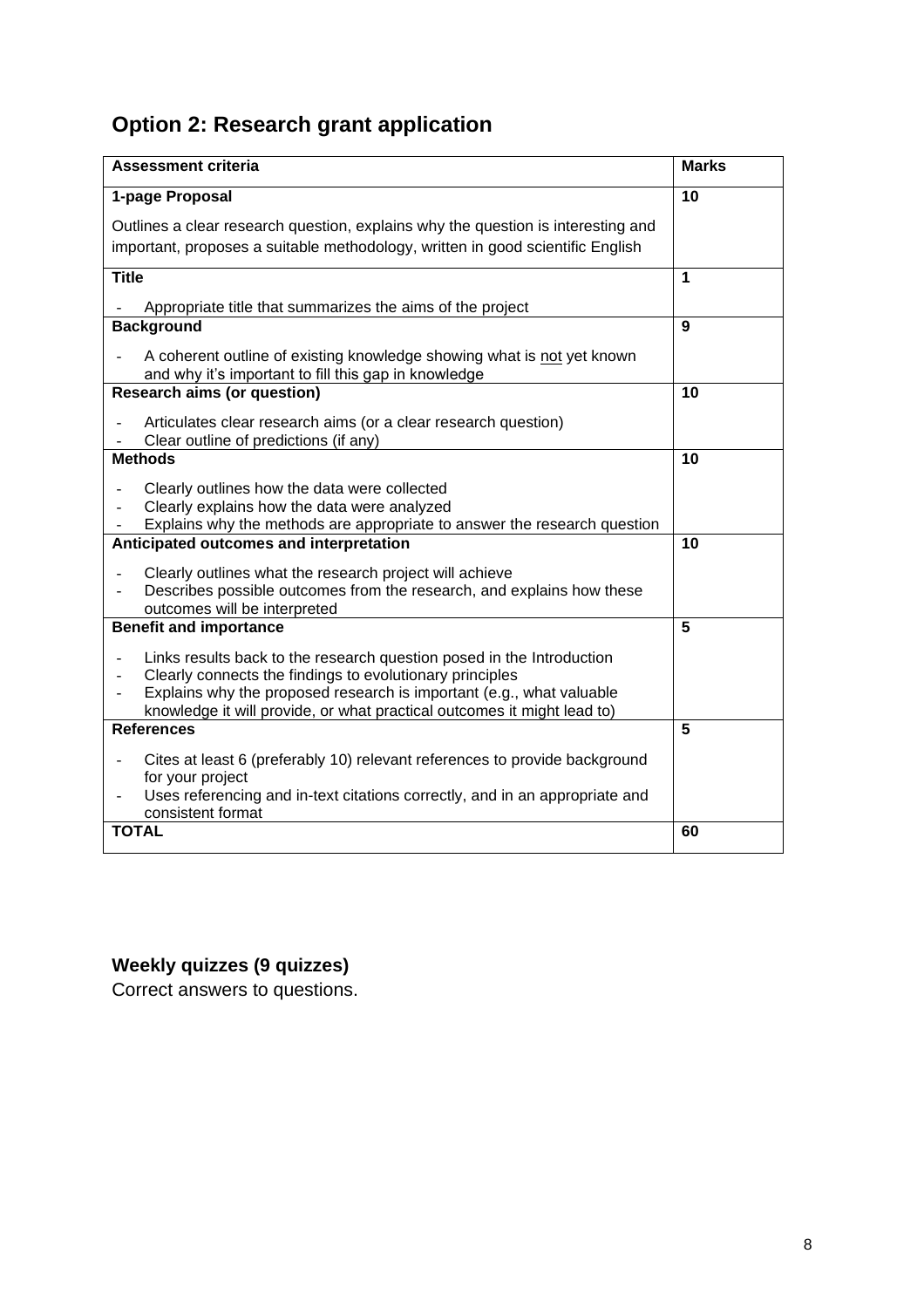#### **5.3 Submission of assessment tasks**

The Evolutionary Film Criticism assignment and Research Paper will be submitted through Turnitin.

The Research Video will be uploaded to Youtube, and students will email the link to their video to the lecturers. Make sure that your video is designated as "Public" so that other people can see it!

#### **5.4. Feedback on assessment**

Written feedback will be provided through Turnitin on the Evolutionary Film Criticism assignment, the 1-page project proposal, and the Research Paper. Rubrics showing the breakdown of marks will also be provided to students.

The Research Video will be marked by your peers and lecturers, and feedback will be provided during class and in written form. The rubric will also be returned to students with their marks.

# **6. Academic integrity, referencing and plagiarism**

**Referencing** is a way of acknowledging the sources of information that you use to research your assignments. You need to provide a reference whenever you draw on someone else's words, ideas or research. Not referencing other people's work can constitute plagiarism.

Further information about referencing styles can be located at <https://student.unsw.edu.au/referencing>

**Academic integrity** is fundamental to success at university. Academic integrity can be defined as a commitment to six fundamental values in academic pursuits**:** honesty, trust, fairness, respect, responsibility and courage.*<sup>1</sup>* At UNSW, this means that your work must be your own, and others' ideas should be appropriately acknowledged. If you don't follow these rules, plagiarism may be detected in your work.

Further information about academic integrity and **plagiarism** can be located at:

- The *Current Students* site <https://student.unsw.edu.au/plagiarism>*,* and
- The *ELISE* training site <http://subjectguides.library.unsw.edu.au/elise/presenting>

The *Conduct and Integrity Unit* provides further resources to assist you to understand your conduct obligations as a student: [https://student.unsw.edu.au/conduct.](https://student.unsw.edu.au/conduct)

Students will be expected to use the referencing style of the journal *Evolution.*

# **7. Readings and resources**

Required readings will be provided on Moodle. The textbook *Evolution* 4 th edition (D. Futuyma and M. Kirkpatrick) is recommended as a resource. This textbook is available from the UNSW bookshop.

<sup>&</sup>lt;sup>1</sup> International Center for Academic Integrity, 'The Fundamental Values of Academic Integrity', T. Fishman (ed), Clemson University, 2013.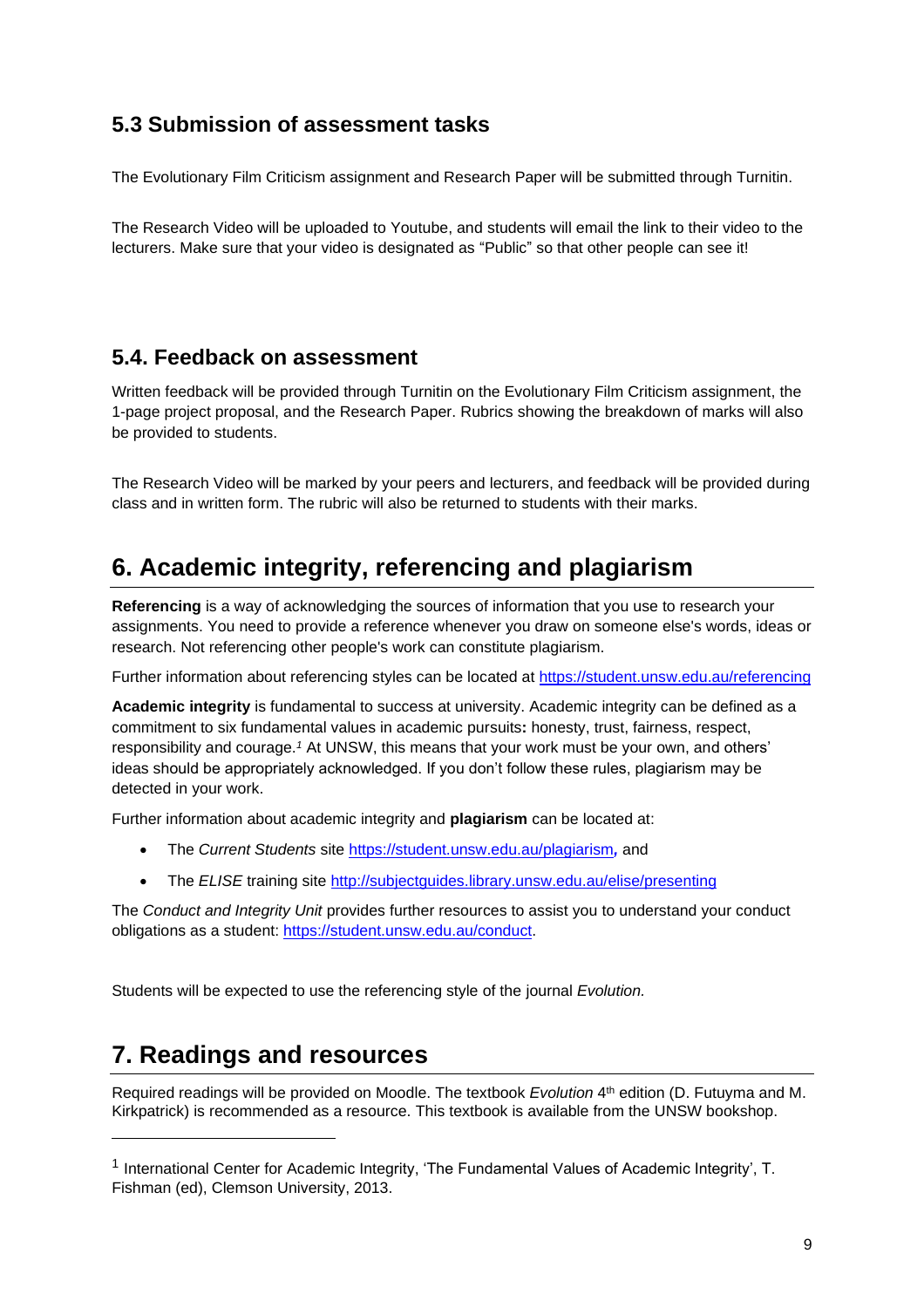#### **8. Administrative matters**

|                                          | School website: http://www.bees.unsw.edu.au/                                                                                                                                                                                                         |
|------------------------------------------|------------------------------------------------------------------------------------------------------------------------------------------------------------------------------------------------------------------------------------------------------|
|                                          | Questions regarding courses, enrolment, programs etc. Web<br>Forms   Enquire Now                                                                                                                                                                     |
| <b>School information</b>                | Director, Teaching & Learning: A/Prof. Stephen Bonser                                                                                                                                                                                                |
|                                          | School Student Integrity Advisers (SSIA): A/Prof. Stephen Bonser or Prof.<br><b>Alistair Poore</b>                                                                                                                                                   |
|                                          | Head of School: Prof. Alistair Poore                                                                                                                                                                                                                 |
| <b>Occupational Health</b><br>and Safety | Information on relevant Occupational Health and Safety policies and can be<br>found on the following website: http://www.bees.unsw.edu.au/health-and-safety                                                                                          |
|                                          | UNSW OHS Home page: http://safety.unsw.edu.au/                                                                                                                                                                                                       |
|                                          | Those students who have a disability that requires some adjustment in their<br>teaching or learning environment are encouraged to discuss their study                                                                                                |
| <b>Equity and Diversity</b>              | needs with the course Convenor prior to, or at the commencement of, their<br>course, or with the Equity Officer (Disability) in the Equity and Diversity Unit<br>(9385 4734 or http://www.studentequity.unsw.edu.au/).                               |
|                                          | Issues to be discussed may include access to materials, signers or note-<br>takers, the provision of services and additional exam and assessment<br>arrangements. Early notification is essential to enable any necessary<br>adjustments to be made. |
|                                          | http://student.unsw.edu.au/complaints                                                                                                                                                                                                                |
|                                          | <b>School contact</b>                                                                                                                                                                                                                                |
|                                          | A/Prof. Scott Mooney                                                                                                                                                                                                                                 |
| <b>Student complaint</b>                 | <b>Faculty contact</b>                                                                                                                                                                                                                               |
| procedure                                | A/Prof Chris Tisdell, Associate Dean (Education)<br>cct@unsw.edu.au, Tel: 9385 6792                                                                                                                                                                  |
|                                          | <b>University contact</b>                                                                                                                                                                                                                            |
|                                          | Student Conduct and Appeals Officer (SCAO) within the Office of the Pro-<br>Vice-Chancellor (Students) and Registrar.<br>Email studentcomplaints@unsw.edu.au                                                                                         |

# **9. Additional support for students**

- The Current Students Gateway:<https://student.unsw.edu.au/>
- Academic Skills and Support:<https://student.unsw.edu.au/academic-skills>
- Student Wellbeing, Health and Safety: <https://student.unsw.edu.au/wellbeing>
- Disability Support Services: <https://student.unsw.edu.au/disability-services>
- UNSW IT Service Centre:<https://www.it.unsw.edu.au/students/index.html>